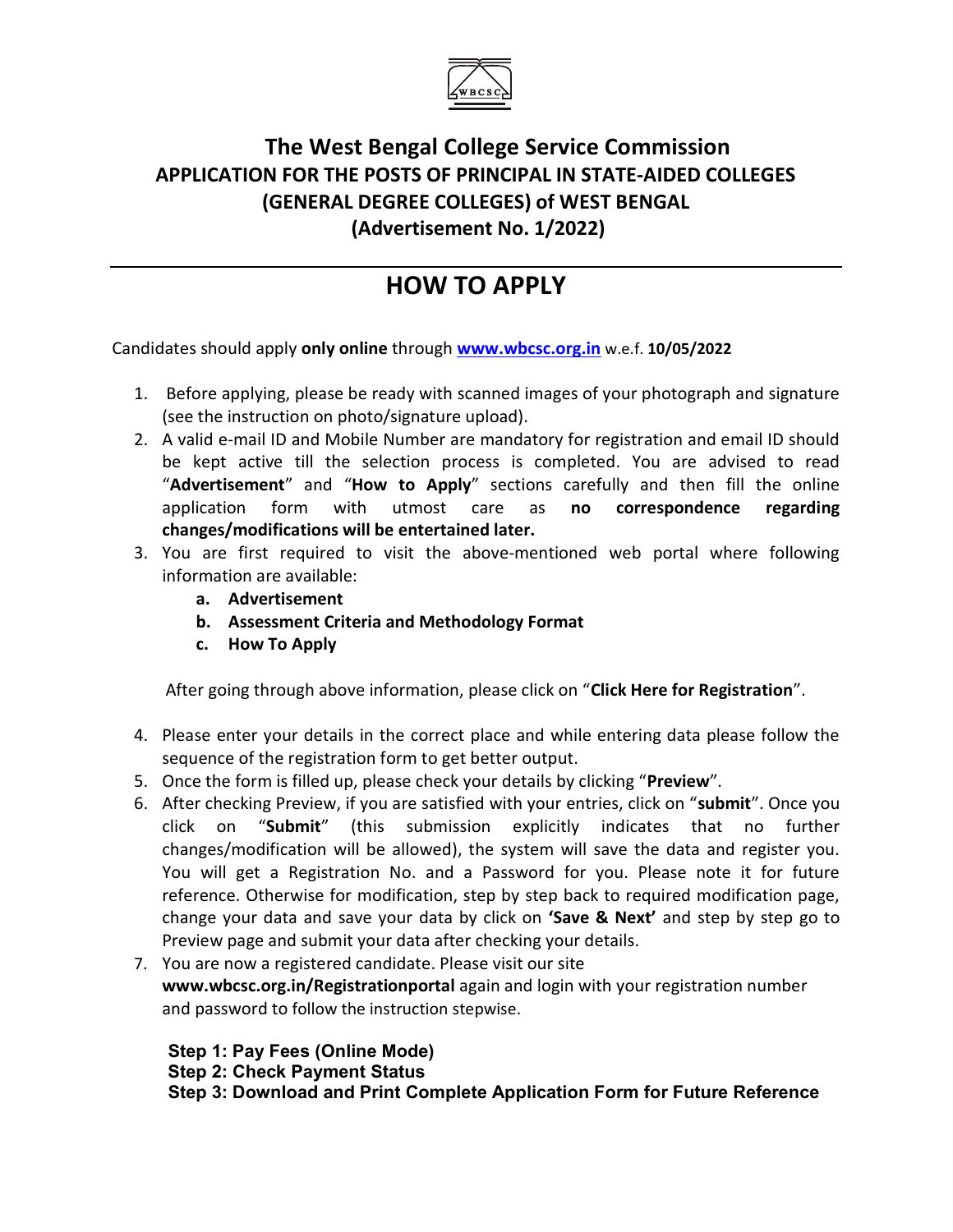#### 8. Mode of Fee Payment:

Clicking on 'Pay Fees', you will be directed to a page for payment in Online Mode. Please check your application fees.

Online Mode: There would be three options in online payment mode which are Credit Card, Debit Card and Internet Banking. Applicant will be redirected to third party payment gateway with the requisite amount to pay. After completion of payment it will be again redirected to www.wbcsc.org.in/Registrationportal with your transaction details. If transaction status is successful, applicant may login into website again to check the updated payment status. If amount is debited from the bank account/card and transaction is not successful, applicant needs to wait five working days to verify payment status again in the website.

- 1. After completing the online payment, the candidate should take print out of the application form and send the same, along with the authenticated filled in Assessment Criteria and Methodology Format to the Commission's office on or before 24/06/2022.
- 2. Self–attested photocopies of relevant academic/other credentials (certificates/documents) are required to be submitted along with application form.
- 3. Candidates must retain the photocopy of the print out of application form as well as authenticated filled in Assessment Criteria and Methodology Format for future reference.

#### Note 1:

- Candidates are advised in their own interest to apply on-line well before the closing date and not to wait till the last date for depositing the fee to avoid the possibility of link-related problems. The WBCSC does not assure any responsibility for the candidates not being able to submit their applications within the last date on account of the aforesaid reason or for any other reason beyond the control of the WBCSC.
- In case a candidate does not have a valid personal e-mail ID, they should create a new one before applying on-line.
- Since certain fields are firm, fixed and cannot be edited, candidates are requested to fill in the online application form with utmost care as no correspondence regarding change of details will be entertained. A 'preview' option has been provided which should be carefully utilized before one finally 'submits' the application.
- In case of queries regarding eligibility, qualification etc, send e-mail to wbcscprincipalquery@gmail.com or may call to 9147095071 (12 NOON to 04:00 PM) (Monday to Friday).

### Instruction on Photo/Signature Upload

Before applying online a candidate will be required to have a scanned (digital) image of his/her photograph and signature as per the specifications given below.

#### (i) Photograph Image:

- Photograph must be a recent passport size colour picture.
- Caps, hats and dark glasses are not acceptable. Religious headwear is allowed but it must not cover your face.